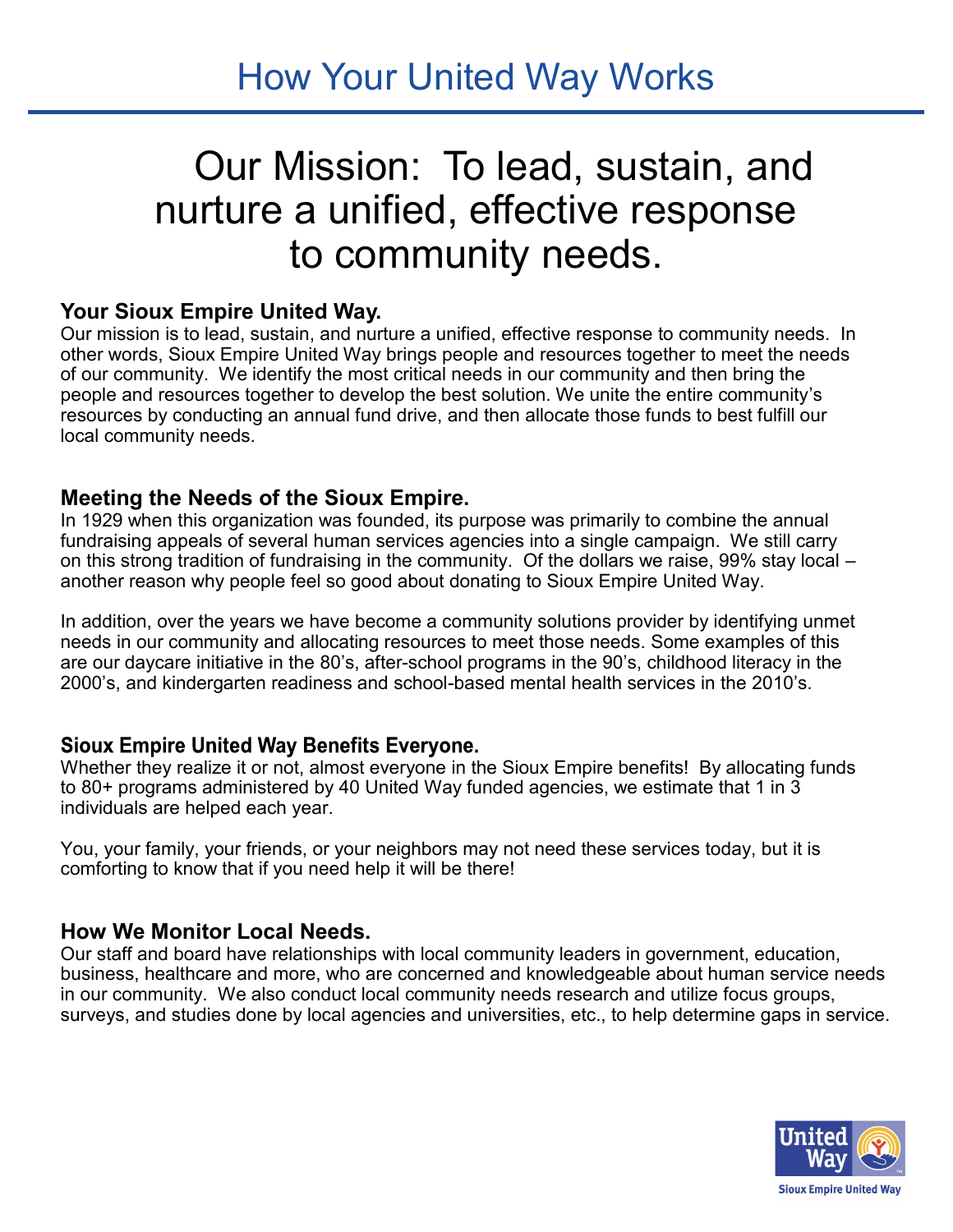### **How We Help Improve the Quality of Life in the Sioux Empire.**

Gifts made through Sioux Empire United Way make a difference in the lives of countless people right here at home because money that is raised locally stays local. Gifts to us are used by 40 local agencies to combat many of the toughest problems facing thousands of people living and working in the Sioux Empire. By funding agencies and programs and developing community initiatives, Sioux Empire United Way is providing the resources necessary to make sure that the services are there to support anyone in our community who needs a helping hand.

#### **Sioux Empire United Way Donors.**

Everyone does their share to help reach the United Way goal. From children in school who give through our "Coins for Kids" fundraiser, to small and large businesses and their employees, to our government employees and retirees, each year we are able to meet our goals and provide for those in need.

Your United Way also benefits greatly from the generosity of volunteers. Nearly 1,000 people volunteer each year, the majority of those help raise and allocate the money. Because of this incredible volunteer workforce, our United Way consistently has one of the lowest overheads of any United Way in the nation.

## **Our Daily Operations.**

Sioux Empire United Way is governed by a volunteer Board of Directors who helps set policy and direction for the organization. The organization's daily operations are managed by a staff of 9. The staff work with a volunteer workforce of over 1,000 local people. Over the course of a calendar year, staff and volunteers focus on the following:

- Recruiting, training and supporting volunteers
- Reviewing agency applications for funding
- Making funding recommendations
- Setting a campaign goal
- Developing campaign strategies and materials—pledge cards, report forms
- Creating marketing message and materials—video, brochures
- Assisting companies and volunteers with UW campaign rallies and events
- Communicating with donors and volunteers through mailings, newsletters, e-mails